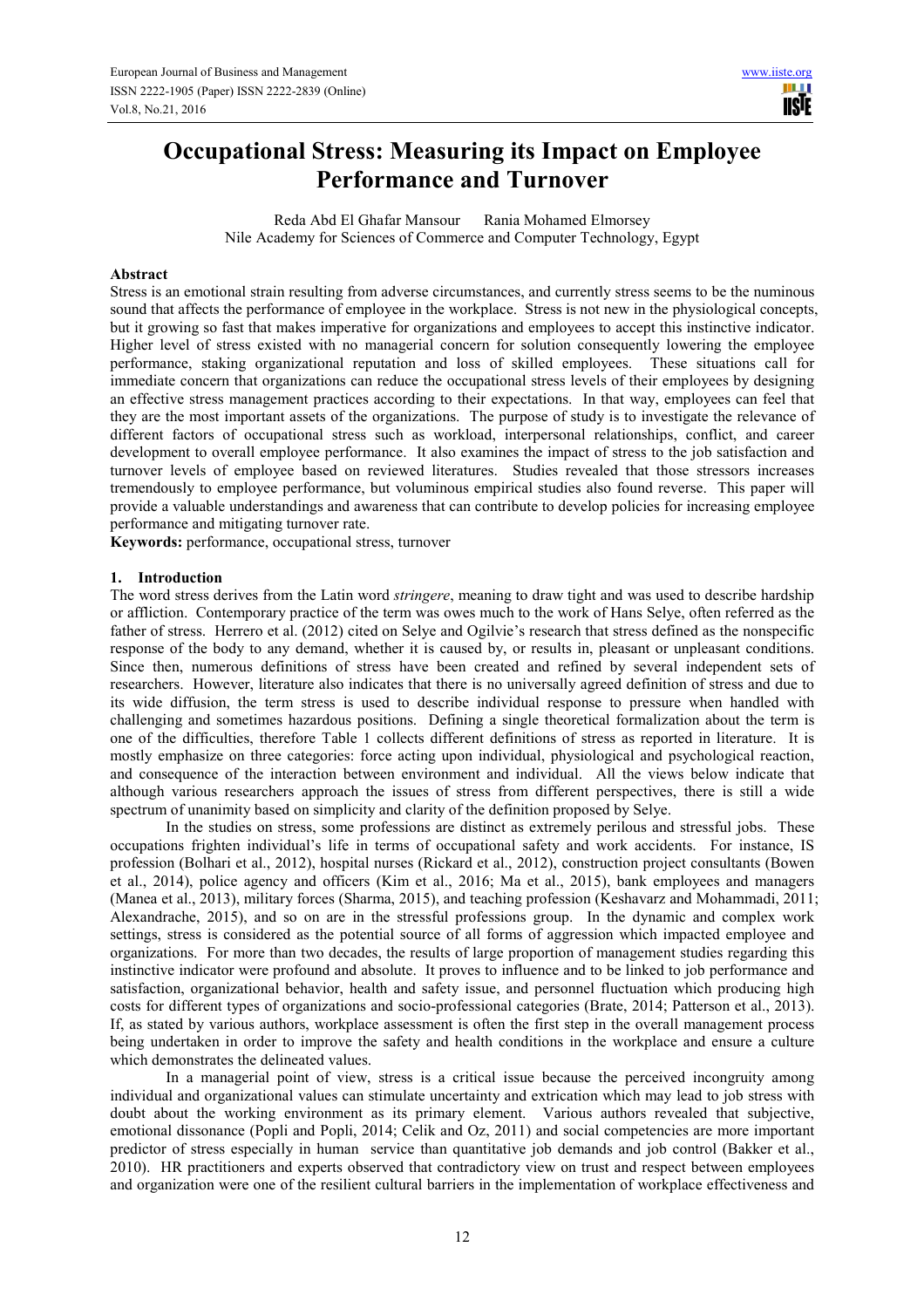efficiency. They also identified organizational commitment as a key risk conjecture for some positive and negative outcome variables. They believe that employees with strong affective commitment to the organization perform better than those with lower levels of commitment (Aghdasi et al., 2011). Table 1. Different definitions of stress in a present literature

| Author(s)                  | Definition                                                                                                                                                                                                                         |
|----------------------------|------------------------------------------------------------------------------------------------------------------------------------------------------------------------------------------------------------------------------------|
| Rosenthal & Alter $(2012)$ | Is considered as one of the models resulted from a combination of high demands                                                                                                                                                     |
|                            | with decision latitude in the workplace                                                                                                                                                                                            |
| Cicei (2012)               | Can lead to low organizational commitment, which can contribute to voluntarily<br>employee turnover and may lead to low overall firm's performance                                                                                 |
| Wang $&$ Chang (2012)      | Is the physical and psychological strain characterized by sociality of stressor,<br>persistence of stress load, and collectivity of stress object                                                                                  |
| Babatunde (2013)           | Is defined in different ways over the years as either a stimulus, or a response, or a<br>stimulus-response combination or a transactional relationship between individuals<br>and the environment                                  |
| Manea et al. $(2013)$      | Is appears to be one of the most important consequences of modern life and of the<br>technological evolution of society, having its consequences wisely not ignored, but<br>rather investigated and diminished as much as possible |
| Dumitrescu (2014)          | Is defined as biological and psychological reaction of the body to an aggression                                                                                                                                                   |
| Rehman (2015)              | Is a psychological, physical or emotional reaction, resulting from an individual's<br>response to environmental anxiety, conflicts, pressures and similar other stimuli<br>that intimidate a person's ability to manage            |

# **2. Objectives of the study**

- To investigate the relevance of different factors of occupational stress to overall employee performance
- To examine the impact of stress to the job satisfaction and turnover levels of employee
- To identify appropriate tools to manage stressors

#### **3. Methodology**

This research is a descriptive study to find the most distinctive occupational stressors among the employees for any organization. The data has been collected and explored from various secondary data sources such as corporate reports, credible books and newspapers, and published high quality journals and dissertations. The practicality of utilizing existing data for research is becoming more predominant and it provides viable option for academic scholars who may have limited time and resources (Andrews et al., 2012). Also, secondary data sources offer methodological benefits and can contribute to scientific knowledge through offering an alternative perspective (Johnston, 2014).

## **4. Occupational stressors and its impact**

Numerous studies in different parts of the world indicate that these factors are significant. This section looks at the six latent factors that contribute to occupational stress which includes workload, interpersonal relationships, role conflict and ambiguity, career development those treated as antecedent variables of occupational stress, whereas job satisfaction and turnover act as mediating variables for the organizations. This factors aiming to explain the impact of occupational stress on employees' outcome is expressed diagrammatized in Figure 1 below. Each of the categories demonstrates that employee is often found to struggle with job characteristics that cause a structural lack of fit between demands and their individual's capability to cope with such demands (Babatunde, 2013). In fact, when employee has insignificant control to the situation, the acceptable stimulating stress builds the opposite.

# *4.1 Workload*

Workload refers to the work demands placed upon employees, and is described in both quantitative and qualitative terms (Lazuras et al., 2009; Rozman et al., 2014). Quantitative workload refers to the amount of work required for a given job task but taken as a set, employees are being asked to do more than can be accomplished comfortably. Qualitative workload reflects the perceived difficulty of the work because they do not have the ability, knowledge, or skills to complete each task (Stanyar, 2012; Fugate, 2010). On the literature, it indicates that the most stressful jobs are execution jobs in which role ambiguity and high workload is very significant. For instance, Nnuro (2012) investigated and evaluated occupational stress and its effects on job performance among 150 members of staff at Koforidua Polytechnic, Ghana. The outcome of the research revealed that workload was the major cause of occupational stress. Similar findings were reported in Sudan, a total of 150 male and female employees from different departments at the Sudanese University were conducted. Results showed that workload is one of the factors associated with occupational stress and their effects on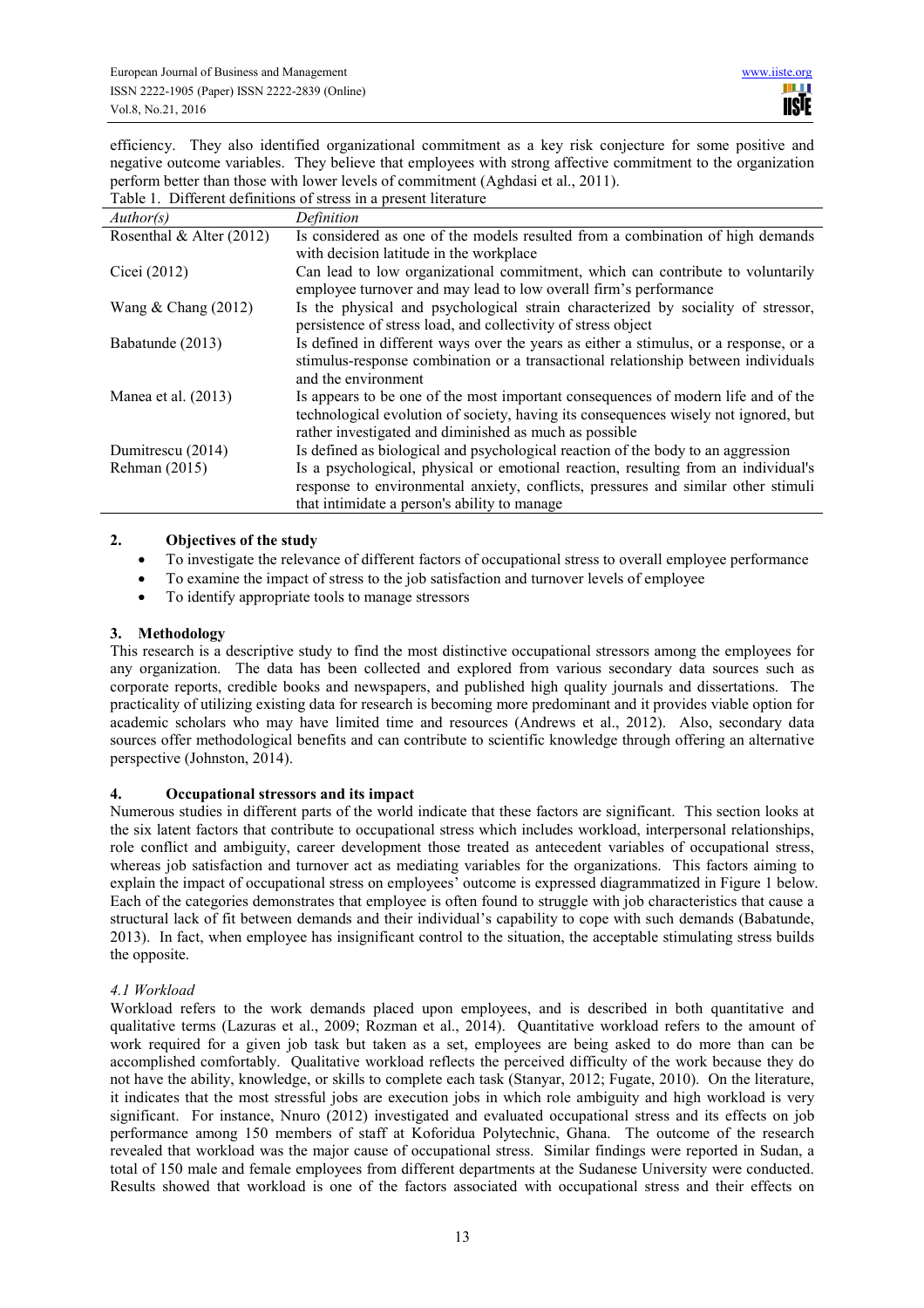organizational performance. 75.3 percent of employees complained from workload which may affect organization negatively (El Shikieri and Musa, 2012).

Based on numerous stress management studies, workload is undoubtedly affect productivity and efficiency of employees. Dumitrescu (2014) affirmed that workload affects employee differently according to experience, the ability to handle a situation and coping strategies. Moreover, employee-employer related issues such as paying attention to workload conflict, employee recognition to outstanding results, and the advent of proper stress management training programs were perceived as significant factors to improve employee productivity and capacity decisions (Bruggen, 2015). When levels of workload become too high or too low, quantitative performance decreases and making more mistakes (Pikaar, 2015). Research indicates that lacking of responsibility and engaging in simple and repeated work could cause stress for workers because they cannot realize their ambition and value, and they would be tired of the work and finally lose their creativity (Wang and Chang, 2012). In today's competitive and dynamic business environment, managers are incessantly examining the impact of workload and looking for various techniques in order to escalate the quantitative performance and to mitigate quality difficulties low while cultivating their human capital. During this process, they should also ensure that their employees do not experience excessive workload in order to reduce the occurrence of deviant behavior namely bullying at the workplace (Stouten et al., 2011).

## *4.2 Interpersonal relationships*

Stoetzer (2010) stated that the work environment is a multifactorial aspect of people's life that affects health both in a positive and negative way. Interpersonal relationship is one of the imperative mechanisms of the work environment which are associated to occupational stress. Within organizations, there are at least two potential concentrations for the interpersonal relationship: the superior-subordinate and the co-workers relationship. Interpersonal relationships at work constitute the regular interaction among individuals working together in the same organization. These relations are a natural part of the work environment (Patricia, 2015), and considered as a major source of support and stress (ACAS, 2014; Akande et al., 2014). There are certain researchers that indicate the negative influence of poor relationships with stress (Jarinto, 2011; Naqvi et al., 2013; Naidoo et al., 2013). For instance, destitute relationships with employees are interconnected with the feelings of threat, incredulous and unsupportiveness and the most dreadful action is when employee condemn job stress they experienced on their colleagues. All these elements of stressors would create qualitative difficulties within the organization to a great extent (Wong and Spence Laschinger, 2015), and in turn lower organizational commitment and higher turnover intention.

The study done by Hassan et al. (2012), however, revealed the opposite interpersonal relationships between managers and workers positively lead to high productivity, quality of working life and organizational commitment in all the organizations whether public or private. Undoubtedly, these findings are consistent with other studies such as Semerciöz et al. (2011) which investigated the influence of interpersonal and institutional relationship on innovativeness where innovation may not be possible without commitment to work. It has even been recommended that having sufficient social support from management, family and friends mitigates the negative effects of stress (Landy and Conte, 2010). In addition, those employees with extreme amount of group uniformity are best able to cope with stress on the job and complete assignments within the stipulated time frame. Author indicates that give and take balance is considered a comprehensive formula for long-term satisfaction but without expectations from others relationship is meaningless (Patricia, 2015). Consequently, this notion explains why relationships with employees and within a team are so noteworthy.

## *4.3Role conflict and ambiguity*

Workplace has become a source of extreme stress as a result of technological changes, mass retrenchment, information overload, and demand for greater productivity, ferocious competition and uncertain future. So as to keep pace with this competitive world, employees in the workplace spend most of their time striving to meet their job obligations hence ignoring the stressors that have adverse effects on their domestic, social and personal life (Jahanzeb, 2010). It was identified that another resilient predictor to contemplate occupational stress includes role conflict and role ambiguity. Role conflict occurs when employee are confronted with incompatible role expectations in the various social statuses they occupy. It can also be connected either a short period of time or a long period of time, and to situational experiences. While role ambiguity has been defined as the degree to which clear and specific information is lacking with role requirements (Yongkang et al., 2014). In order word, main employee perceived that he or she was in a difficult situation which the job obligation is unclear and not stated in straightforward manner. It has also been established to be an aspect in job dissatisfaction, influence employee creativity and tendency to quit in the organization.

A research by Karimi et al. (2014) verified that these stressors are significantly and positively related. Therefore, long hour working, incompatible request, ambivalence in responsibilities, and a sense of overburdenment will increase the level of stress. Indeed, that these researches have the same results with Idris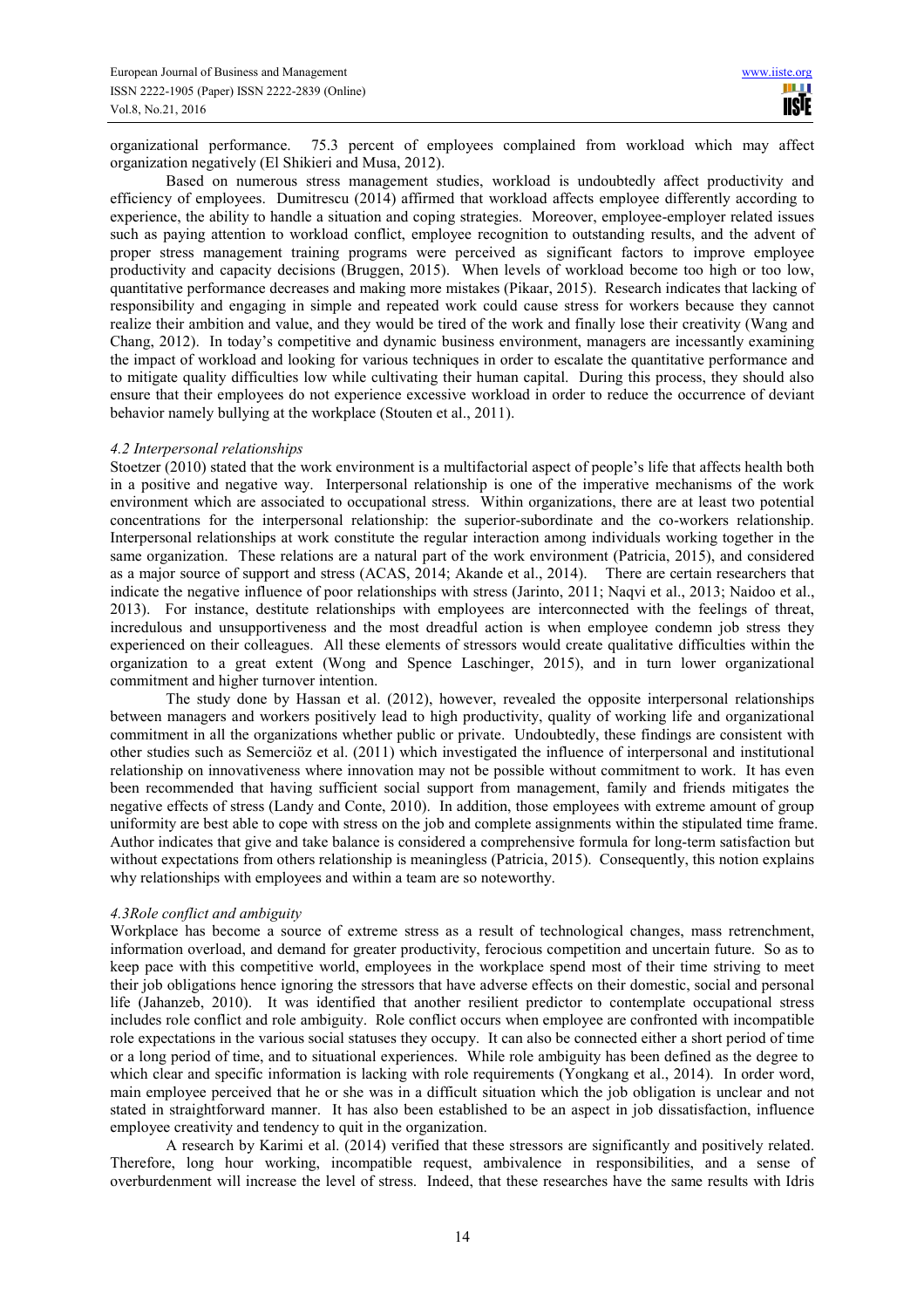(2011) which tested the over time effects of stressors on psychological strain among Malaysian public university academics. However, in a study, Kemery (2006) found that, although role conflict and role ambiguity individually had negative relationships with job satisfaction, the combined effect of the two factors on appointment satisfaction was more complex. When role conflict and role ambiguity were both high, appointment satisfaction was low, but when role conflict was low, satisfaction was actually higher when role ambiguity was high. On the other hand, Karadal et al. (2008) analyzed the effect of role conflict and role ambiguity on job satisfaction and organizational commitment. Their studies showed that both stressors were negatively related to employee's job satisfaction and organizational commitment. It was concluded that to avoid role conflict and role ambiguity within a workplace, managers should provide specifically the duties required by an employee to avoid any different understanding and confusion, in turn foster creative decision-making and techniques.

# *4.4Career development*

Career development is a self-initiated process with support and resources provided by managers and the organization. In this research, the last category of related stressors coined from issues that demoralize career development. Subtly in this category is the veracity that stress-related problems originating from status congruence, thwarted ambition, and lack of job security often have the potential of impeding careers progression and may negatively influence employees' sense of wellbeing and commitment to work. For instance, the constant changes in the nature of work due to technological advancement utilized by modern organizations to improve workplace performance and sustain competitive advantage has led to a growth in nonpermanent contracts and contingent work arrangements caused by downsizing, outsourcing, delayering, mergers and acquisitions, restructuring and re-organizing work schedules to cope with the pace of global competition and technological sophistication (Kossek et al., 2012). Consequently, these changes in modern working life have generated stressful working environment that is resulting into low job autonomy, poor promotional prospects and even situations where the employee is stuck due to a position with no opportunity for advancement or promotions (Shukla and Sinha, 2013).

A study by Olusegun et al. (2014) carried out to appraise job stress and performance of employee in an organization. It was vehemently revealed that a high majority (95%) of the respondents were on the opinion that career development is considered to likely cause a disruptive effect on performance of employees. Subsequently, organizations need to understand that positive career development for their employees is an approach of helping to attract and retain the best employee: by responding and recognizing the needs of individual employees they will get the best out of them. They developing a wide spectrum of mechanisms of human resource development in order to motivate and improve the superior performance of their employees. As stated by Rahman et al.'s (2014) research, it is also interesting to consider other related variables such as appraisal systems, performance measurement, and promotion that can be the potential mediators of performance enhancement. Overall, by having efficiency and effectiveness of employees' performance, the organization will no doubt be able to achieve a better overall growth (Ahmad et al., 2015). But, it will only be effective and sustainable if the mutual benefit has a clear sense of direction and purpose to both parties. With this additional factor, government also benefited from facilitating career development at large in order to support the development of a knowledge economy.



**Fig 1:** A schematic framework of factors associated with stress and outcomes Source: Modified from Mosadeghrad's research, 2013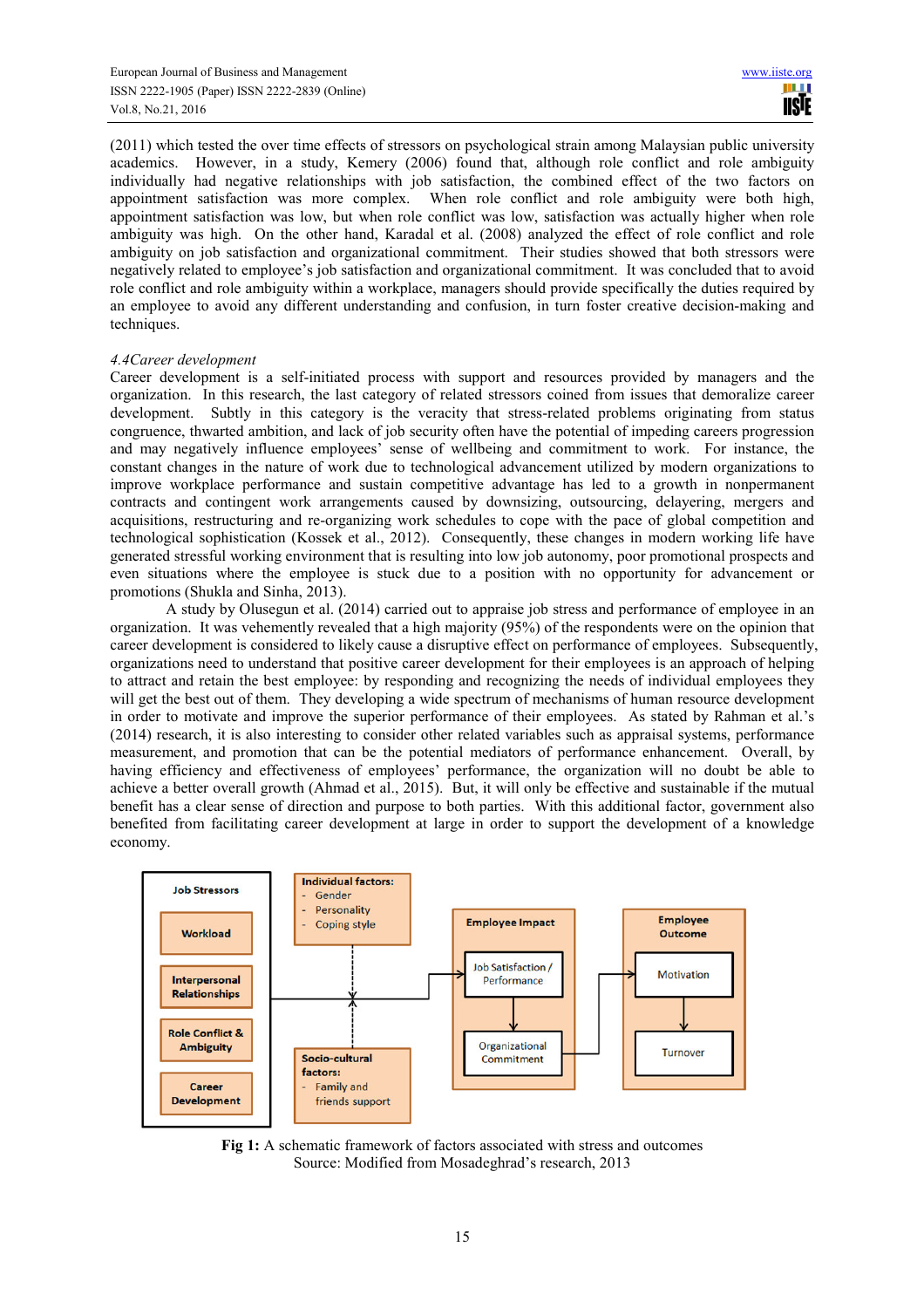# **5.Occupational stress and employee differences**

Ideal employee is obviously has certain characteristics to display when responding to stress. In a given situations, what is causes of stress response may not be stressful for someone else. Therefore, the impact of stress may show differently from person to person and will depend on the multifaceted interaction among their personality, values, skills and other significant preparations. In the contextual viewpoint, occupational stress in organization is subjective by diverse factors in relation to individual differences such as gender, personality characteristics, social support, sense of self-esteem, and self-efficacy. Empirical evidence indicates that gender difference has played a critical role for stress studies across a number of disciplines (Kim et al., 2016). They believed that both male and female employees have their own unique concepts of, and attitudinal responses to stress. For instance, Maran et al. (2014) carry out a quali-quantitative study to analyze unease and perceived stress in a population of 485 male and female police officers in a large city in northern Italy, and investigate the consequences of these and the coping strategies adopted. Results show that both men and women are selfcritical and their evaluation of the professional and contextual circumstances in which they operate is filtered by pessimism and self-blame, with higher levels of somatization in women: female patrol police officers are at the highest risk of psychological distress.

Undoubtedly, female police officers were more receptive and understanding of citizens' expectations and dealt with calls for service, particularly domestic disturbances, better than their male counterparts (Mallicoat and Ireland, 2014). While Holcroft and Punnett (2009) demonstrated that male gender was one of the variables associated with injury severity or likelihood of traffic accidents. However, several studies reported that there are no differences between the genders in relation to workplace stress. Researchers believed that evidence for the adverse effects of multiple roles, lack of career progress and discrimination and stereotyping was inconsistent (Gyllensten and Palmer, 2005). Issues on personality characteristics also are reflected to stressful events. The background, previous experience, choice of coping strategies and social support processes at the time of changes may impact stress vulnerability levels. For stress vulnerability model, it was proposed that an individual has unique biological, psychological and social elements. These elements include strengths and vulnerabilities for dealing with stress (Tariq and Mujeeb, 2013). Furthermore, personality characteristics of employee have the potential to moderate the effects of stress in one's life (Pidgeon et al., 2014; Cann et al., 2010). These factors are due to influencing their exposure to emotional and wide array of stressful events, by indicating their response to some adverse situations or by affecting both these practices. Personality characteristics that can influence an individual's reaction to stressors include certain attitudes, anxiety, tolerance and perceptual styles (Schulze and Steyn, 2007).

Another factor that needs to discuss in relation to management settings is about social support. Social support refers to the assistance available from and provided by other individual including colleagues, family, friends and partners. It is frequently viewed as buffer against a stressful environment. They also proposed that social support may aid in preventing the stress response by functioning as a resource that provides alternate means to address the stressor (McTernan et al., 2016). Although social support is studied across a wide range of disciplines and linked to many benefits, empirical evidence reveals that social support is not always beneficial or associated with better outcomes, as expected. Nevertheless, lack of support can make individuals more prone from different symptoms, ranging from physical, psychological and behavioral problems including insecurity. One of the general symptoms of employee insecurity is presenteeism. Yang et al.' research (2016) examined the effects of co-worker and supervisor support on job stress and presenteeism. The findings suggest that presenteeism is reduced by increased respect and concern for employee stress at the workplace, by necessary support at work, and by presence of comfortable interpersonal relationships among colleagues and employers. For better result, similarities of personal and organizational values might be more encouraging for employee, and therefore can naturally fuel their work performance (Dylag et al., 2013).

#### **6.Occupational stress and employee outcome**

From the above-mentioned concerns of the four separate, but yet interconnected factors that causes occupational stress within the workplace. Job-related stress has become a growing concern because it is found to have significant economic implications for the organizations and bad publicity (Mirela and Madalina-Adriana, 2011). When stress factors are coupled with ineffective or uncaring management, stress can become a problem that impact both organizational and extra-organizational outcomes such as decline performance, dissatisfaction, lack of motivation and commitment, and an increase in turnover (Dwamena, 2012). Herewith, employees begin to look for new jobs or consider retirement. The loss of top-notch employees can damage operation and production. What's worse, it would bring about a large sum of costs related to employment and training new employees. For instance, every time an organization replaces a salaried employee, it costs 6 to 9 months' salary on average. For a manager making \$40,000 a year, that's \$20,000 to \$30,000 in recruiting and training expenses (Merhar, 2016). Another example, occupational stress is the cause of approximately 40% of turnover and 50% of workplace absences. The annual cost of occupational stress and its effects in the US is estimated to be over \$60 billion to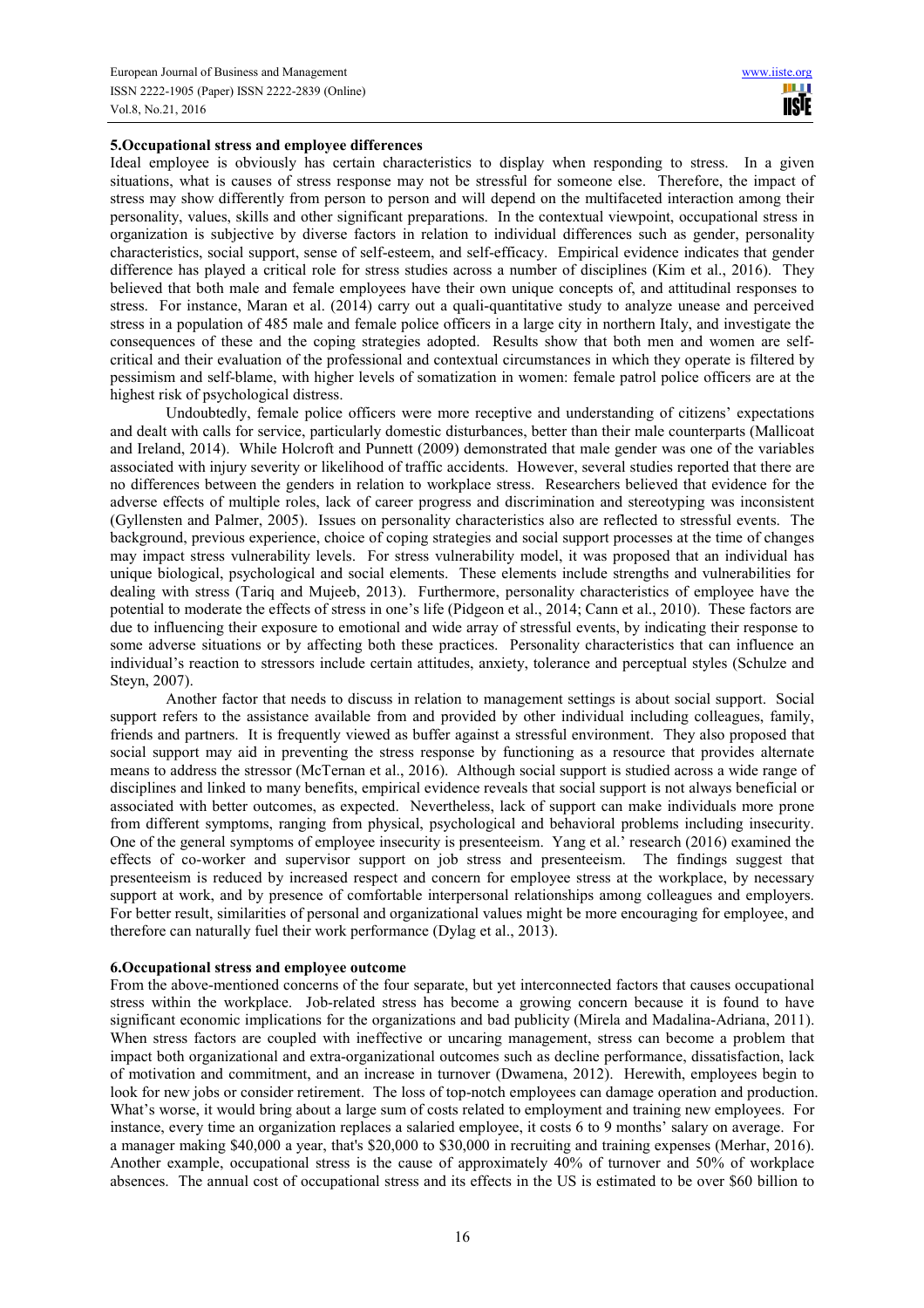employers and \$250–300 billion to the economy (Roberts et al., 2012). Thus, recruiting and training the right person can be hefty because it requires staff time and money. Once the right person in place, their individual's intrinsic characteristics of hard work or even commitment to work demands is not reciprocated with adequate appreciation in form of financial entitlement, then it is likely to elicit negative emotions and sustained employee stress (Babatunde, 2013). Also, if prospective employees observed that the working environment of organization is stressful their application process has the possibility not to continue.

# **7.Stress management strategies or intervention**

Various organizations have been straggling for the right strategies to respond to the rapid challenges of business environment which are influencing the performance of individuals and organizations as well. The role of management is to maintain an appropriate level of stress by providing an optimal environment and; by doing a good job in areas such as performance planning, role analysis, job enrichment, continuing feedback, ecological considerations and interpersonal skills training (Olusegun et al., 2014). On the other hand, employees are the critical assets and prerequisites to sustain performance in this rapid changing world however more often they are experiencing stress in their workplace that increase negative consequences such as low motivation and turnover, thus requiring the use of coping skills to adapt. Coping strategies are remedial actions were survival and livelihood are involved and endangered. Additionally, it is usually allocated broad categories that draw distinctions between methods. For instance, instrumental coping (referred to as problem-solving) focuses on ways to tackle the issue and acts accordingly to change the reality, while emotion-focused coping gathers tools to nurture one's emotional health during the stressful period (Semel Institute, 2013).

The purpose of coping mechanism is not to thoroughly eliminate stressors but maximize it in a certain level to ensure that employees are in the best stress situation. So, it means there's no "one size fits all" solution to managing stress. When employee is previously experiencing pain and unpleasantness from the effects of stress, the main important procedure is to medicate the symptoms, this include both the identification of those suffering from extreme pressures of stress as well as providing medical care and engaging in a cognitive behavioral therapy programs (Sarid et al., 2010) or counselling services. The next method is to assist employees build stress management techniques to make them less vulnerable to its effects, and prevent stress from strengthening out of control again in the future. Examples would be teaching employees in a healthier way to use time management and practicing mindfulness techniques (Felton et al., 2015) such as yoga and meditation. Other techniques are laugh, sound sleep and even exercise too. The third method is to eliminate or reduce the environmental stressors that are generating the stress; this would involve environmental substances which has harmful or poisonous effects, or adjusting the operation and production schedules and workloads.

Unquestionably, these ideas has demonstrated a consistent pattern with other studies such as Cairns (2013) affirmed that the suppression of natural environmental stresses such as fires and floods can also be a source of stress to biological systems resulting from human actions. Moreover, in the area of health care, several experimental projects in today's technological advances are in progress to measure the influences of "computergenerated healing" using devices such as commercial video game for the enhancement of traditional stress management therapies (e.g. Kato, 2010). The study shed light on the wide spread silent problem by name "stress", which has become significantly because of the dynamic globalization and changing needs of life styles that results into cut-throat competition. Workplace is a volatile stress factory for most employees and it is rightly called as the age of anxiety (Uma, 2011). Therefore, in a recent empirical studies, researchers fervently indicate that flexible work schedule and leave days have been adopted as a potential relieving mechanism or strategies for employees (Howard et al., 2014; Sweet et al., 2016; Moen et al., 2016). Additionally, establishing a value clarification, being organized, setting personal priorities, creating positive attitude, use of flexible work schedule and leave days are resources to mitigate employee occupational stress.

# **8.Conclusion**

Around the globe, organization has posed several issues to practitioners and administrators in today's changing segment in the operation of organization. It is compulsory for them to reshape and reexamine the whole structure of its operations. Appropriate use of human resources is inevitable and important for the survival and sustaining of any organizations. This paper had been done on the crucial concern employee's occupational stress, performance and turnover. It is assumed with faithful certainty that employees working in any organization are after all human beings characterizing by their own nature, attitude, talent and unpredictable and uncontrollable behavior pattern. Each employee culminates in with stress resulting from any course of action from top management and colleagues or subordinates. It was revealed that change in attitude, setting personal priorities and use of flexible work schedule is essential and needed. Additional research would pave the way to developing an efficient work tool and interventions designed to target factors that have an impact on the performance, and ultimately generate benefits for employees and organizations alike. Therefore, one has to balance well between personal and professional life. The study suggested that appreciation from management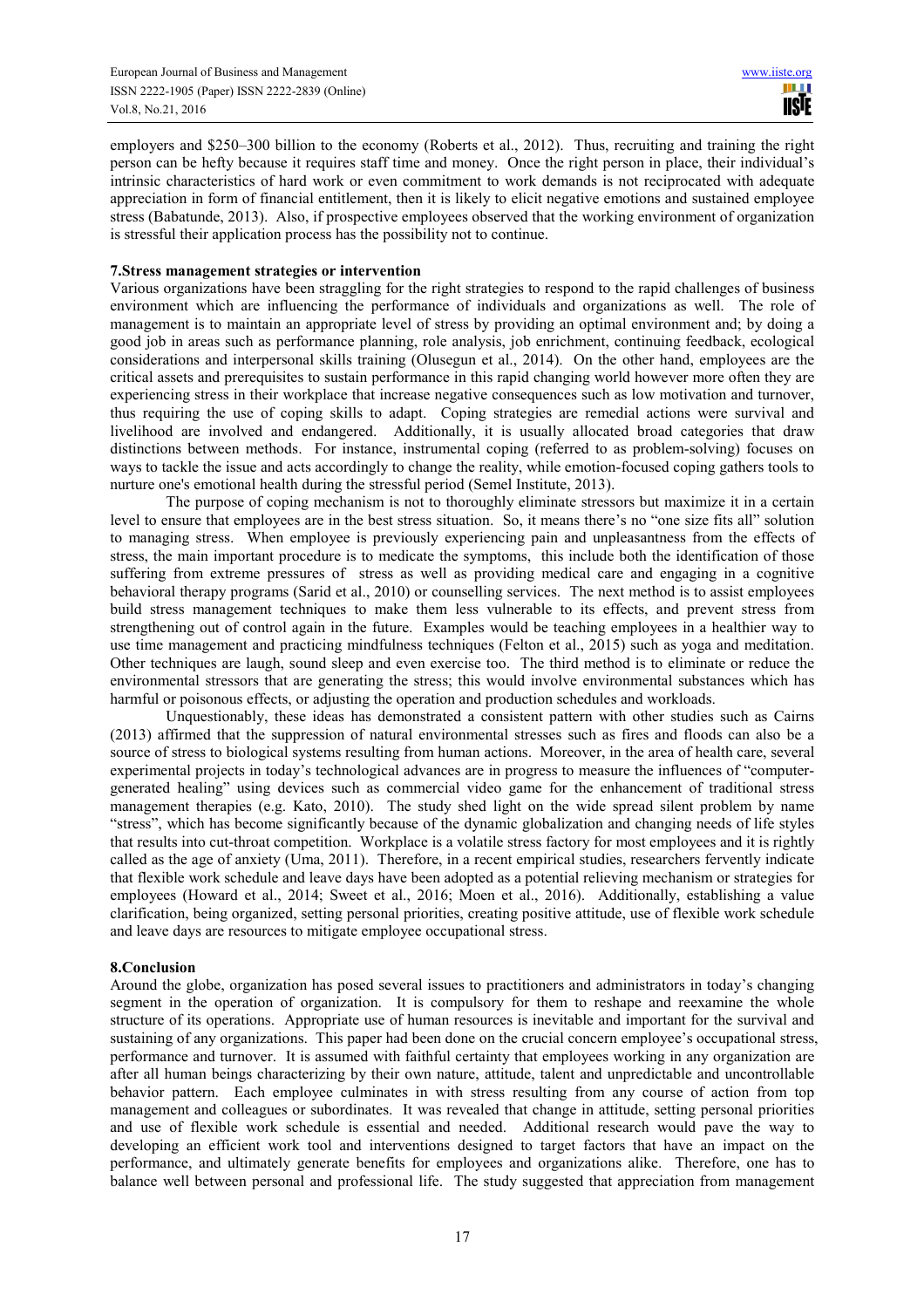can improve greatly the contentment and morale. Also, participatory decision-making, skill building, social security and support are some of the other attentions that management must pay to its employees. In general, management has to recognize its responsibility for minimizing occupational stress at all time, thereby, reducing physical and psychological health among employees.

#### **References**

- Aghdasi, S., Kiamanesh, A. R. & Ebrahim, A. N. (2011). Emotional intelligence and organizational commitment: Testing the mediatory role of occupational stress and job satisfaction. *Procedia – Social and Behavioral Sciences, 20*, 1965-1976. DOI: 10.1016/j.sbspro.2011.11.447.
- Ahmad, T., Farrukh, F., & Nazir, S. (2015). Capacity building boost employees performance. *Industrial and Commercial Training, 47*(2), 61-66. DOI: 10.1108/ICT-05-2014-0036
- Akande, J. A., Olowonirejuaro, A. O. & Okwara-Kalu, C. E. (2014). A Study of level and sources of stress among secondary school students. *Journal of Research & Method in Education, 4*(5), 32-36. Available from http://www.iosrjournals.org
- Alexandrache, C. (2015). Occupational stress as a factor of (non) orientation teaching profession. *Procedia Social and Behavioral Sciences, 180*, 1038-1043. DOI: 10.1016/j.sbspro.2015.02.199
- Andrews, L., Higgins, A., Andrews, M. W., & Lalor, J. G. (2012). Classic grounded theory to analyse secondary data: Reality and reflections. *The Grounded Theory Review: An International Journal, 11*(1), 12-26.
- Babatunde, A. (2013). Occupational Stress: A Review on conceptualisations, causes and cure. *Economic Insights – Trends and Challenges, 11*(3), 73-80.
- Bakker, A. B., van Veldhoven, M. & Xanthopoulou, D. (2010). Beyond the Demand-Control Model: Thriving on High Job Demands and Resources. *Journal of Personnel Psychology, 9*(1), 3-16. DOI: 10.1027/1866-5888/a000006
- Bolhari, A., Rezaeian, A., Bolhari, J. & Bairamzadeh, S. (2012). Occupational Stress Level among Information Technology Professionals in Iran. *International Journal of Information and Electronics Engineering, 2*(5), 682-685. DOI: 10.7763/IJIEE.2012.V2.187
- Bowen, P., Edwards, P., Lingard, H. & Cattell, K. (2014). Occupational stress and job demand, control and support factors among construction project consultants. *International Journal of Project Management, 32*, 1273-1284. DOI: 10.1016/j.ijproman.2014.01.008
- Brate, A. T. (2014). Diagnosing occupational stress in Romanian organizations. *Procedia Social and Behavioral Sciences, 127*, 559-564. DOI: doi:10.1016/j.sbspro.2014.03.310
- Bruggen, A. (2015). An empirical investigation of the relationship between workload and performance. *Management Decision, 53*(10), 2377-2389. DOI: 10.1108/MD-02-2015-0063
- Cairns, J. (2013). *Stress, Environmental.* In: Levin S.A. (2nd ed.) Encyclopedia of Biodiversity, 7, pp. 39-44. Waltham, MA: Academic Press Elsevier Inc. DOI: 10.1016/B978-0-12-384719-5.00137-4
- Cann, A., Stilwell, K. & Taku, K. (2010). Humor Styles, Positive Personality and Health. *Europe's Journal of Psychology, 6*(3), 213-235. DOI: 10.5964/ejop.v6i3.214
- Celik, D. A. & Oz, E. U. (2011). The Effects of Emotional Dissonance and Quality of Work Life Perceptions on Absenteeism and Turnover Intentions among Turkish Call Center Employees. *Procedia – Social and Behavioral Sciences, 30*, 2515-2519. DOI:10.1016/j.sbspro.2011.10.491
- Chronister, J. A., Johnson, E. J. & Berven, N. L. (2006). Measuring social support in rehabilitation. *Disability and Rehabilitation, 28*(2), 75-84. DOI: 10.1080/09638280500163695
- Dumitrescu, C. (2014). Influence of psychotherapeutic interventions on occupational stress. *Procedia Social and Behavioral Sciences, 127*, 696-701. DOI: 10.1016/j.sbspro.2014.03.338
- Dylag, A., Jaworek, M., Karwowski, W., Kozusznik, M. & Marek, T. (2013). Discrepancy between individual and organizational values: Occupational burnout and work engagement among white-collar workers. *International Journal of Industrial Ergonomics, 43*, 225-231. DOI: 10.1016/j.ergon.2013.01.002
- Dwamena, M. A. (2012). *Stress and its effects on employees productivity A case study of Ghana ports and habours authority, Takoradi* (Master's thesis, Kwame Nkrumah University of Science and Technology, Kumasi, Ghana). Available at http://ir.knust.edu.gh/bitstream/
- El Shikieri, A. B. & Musa, H. A. (2012). Factors associated with occupational stress and their effects on organizational performance in a Sudanese University. *Creative Education, 3*(1), 134-144. DOI: 10.4236/ce.2012.31022
- Felton, T. M., Coates, L. & Christopher, J. C. (2015). Impact of Mindfulness Training on Counseling Students' Perceptions of Stress. *Mindfulness, 6*(2), 159-169. DOI: 10.1007/s12671-013-0240-8
- Fugate, N. (2010). *The effect of quantitative and qualitative workload on strain outcomes and attributions: A test of the demand control model* (Master's thesis, Northern Kentucky University, Highland Heights, Kentucky, USA). Retrieved from http://search.proquest.com/docview/250058321?accountid=136258
- Gyllensten, K. & Palmer, S. (2005). The role of gender in workplace stress: A critical literature review. *Health*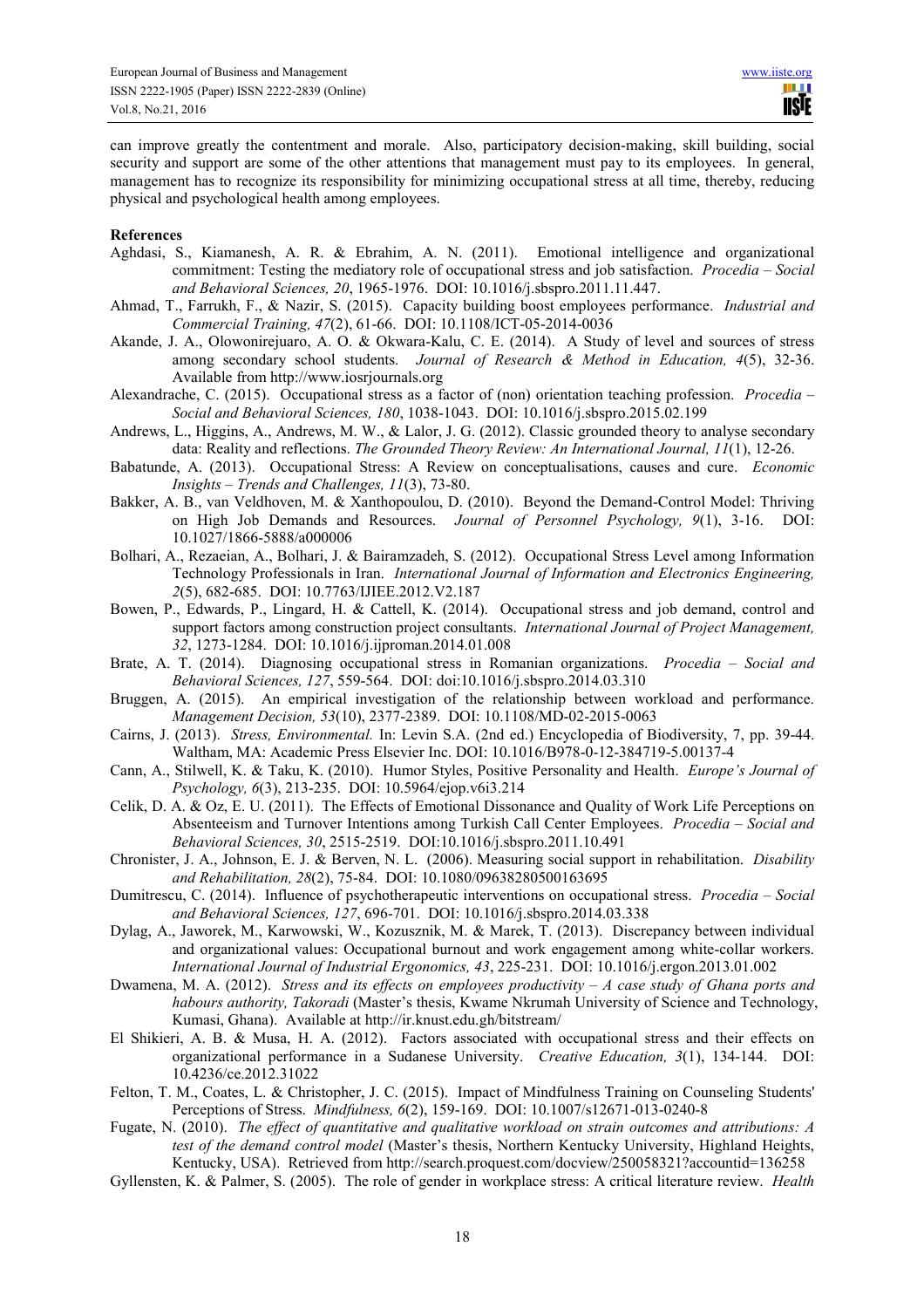*Education Journal, 64*(3), 271-288.

- Hassan, M., Toylan, N., V., Semerciöz, F., & Aksel, I. (2012). Interpersonal trust and its role in organizations. *International Business Research, 5*(8), 33-39. DOI:10.5539/ibr.v5n8p33
- Herrero, S. G., Saldaña, M. A., Rodriguez, J. G., & Ritzel, D. O. (2012). Influence of task demands on occupational stress: Gender differences. *Journal of Safety Research, 43*(5-6), 365-374. DOI: 10.1016/j.jsr.2012.10.005
- Holcroft, C. A. & Punnett, L. (2009). Work environment risk factors for injuries in wood processing. *Journal of Safety Research, 40*(4), 247-255. DOI: 10.1016/j.jsr.2009.05.001
- Howard, S., Hordacre, AL., Moretti, C. & Spoehr, J. (2014). *Investigating flexible work arrangements: For nurses and midwives in the acute hospital sector.* Adelaide: Australian Workplace Innovation and Social Research Centre, The University of Adelaide.
- Idris, M. K. (2011). Over time effects of role stress on psychological strain among Malaysian public university academics. *International Journal of Business and Social Science, 2*(9), 154-161.
- Jahanzeb, H. (2010). The Impact of job stress on job satisfaction among academic faculty of a mega distance learning institution in Pakistan. A case study of Allama Iqbal Open University. *Mustang Journal of Business & Ethics, 1*, 31-48.
- Jarinto, K. (2011). Understanding Stress: Comparing between US, Japanese and Thai Management Styles. Available at SSRN: http://ssrn.com/abstract=2282280 or http://dx.doi.org/10.2139/ssrn.2282280
- Johnston, M. P. (2014). Secondary data analysis: A method of which the time has come. *Qualitative and Quantitative Methods in Libraries, 3*:619-626.
- Karadal, H., Ay, U. & Cuhadar, M. T. (2008). The effect of role conflict and role ambiguity on job satisfaction and organizational commitment: A study in the public and private sector. *The Journal of American Academy of Business, 13*(2), 176-181.
- Karimi R., Omar, Z. B., Alipour, F. & Karimi, Z. (2014). The influence of role overload, role conflict and role ambiguity on occupational stress among nurses in selected Iranian hospitals. *International Journal of Asian Social Science, 4*(1), 34-40.
- Kato, P. M. (2010). Video games in health care: Closing the gap. *Review of General Psychology, 14*(2), 113- 121. DOI: 10.1037/a0019441
- Keshavarz, M. & Mohammadi, R. (2011). Occupational stress and organizational performance: A case study of Iran. *Procedia – Social and Behavioral Sciences, 30*, 390-394. DOI: 10.1016/j.sbspro.2011.10.077
- Kemery, E. R. (2006). Clergy role stress and satisfaction: Role ambiguity isn't always bad. *Pastoral Psychology, 54*(6), 561-570. DOI: 10.1007/s11089-006-0024-3
- Kossek, E. E., Kalliath, T. & Kalliath, P. (2012). Achieving employee wellbeing in a changing work environment: an expert commentary on current scholarship. *International Journal of Manpower, 33*(7), 738-753. DOI: 10.1108/01437721211268294
- Landy, F. J. & Conte, J. M. (2010). *Work in the 21st century: An introduction to industrial and organizational psychology.* Altamont Pass, California: Wiley & Sons.
- Lazuras, L., Rodafinos, A., Matsiggos, G. & Stamatoulakis, A. (2009). Perceived occupational stress, affective, and physical well-being among telecommunication employees in Greece. *Social Science & Medicine, 68*, 1075-1081. DOI: 10.1016/j.socscimed.2008.12.020
- Ma, C. C., Andrew, M. E., Fekedulegn, D., Gu, J. K., Hartley, T. A., Charles, L. E., Violanti, J. M. & Burchfiel, C. M. (2015). Shift work and occupational stress in police officers. *Safety and Health at Work, 6*, 25- 29. DOI: 10.1016/j.shaw.2014.10.001
- Mallicoat, S. L. & Ireland, C. E. (2014). *Women and crime: The essentials*. Thousand Oaks, CA: Sage Publications.
- Manea, C-N., Salceanu, C., Chiper, C. & Chiper, I. (2013). Occupational stress and tolerance of bank employees. *Procedia – Social and Behavioral Sciences, 92*, 495-500. DOI: 10.1016/j.sbspro.2013.08.707
- Maran, D. A., Varetto, A., Zedda, M. & Franscini, M. (2014). Stress among Italian male and female patrol police officers: A quali-quantitative survey. *Policing: An International Journal of Police Strategies & Management, 37*(4), 875-890. DOI: 10.1108/PIJPSM-05-2014-0056
- McTernan, W. P., Dollard, M. F., Tuckey, M. R. & Vandenberg, R. J. (2016). Enhanced Co-Worker Social Support in Isolated Work Groups and Its Mitigating Role on the Work-Family Conflict-Depression Loss Spiral. *International Journal of Environmental Research and Public Health, 13*(4), 382. DOI: 10.3390/ijerph13040382
- Merhar, C. (2016). Employee retention: The real cost of losing an employee. Retrieved from http://www.zanebenefits.com/blog/bid/312123/Employee-Retention-The-Real-Cost-of-Losing-an-Employee
- Moen, P., Kelly, E. L., Fan, W., Lee, S. R., Almeida, D., Kossek, E. E. & Buxtond, O. M. (2016). Does a flexibility/support organizational initiative improve high-tech employees' well-being? Evidence from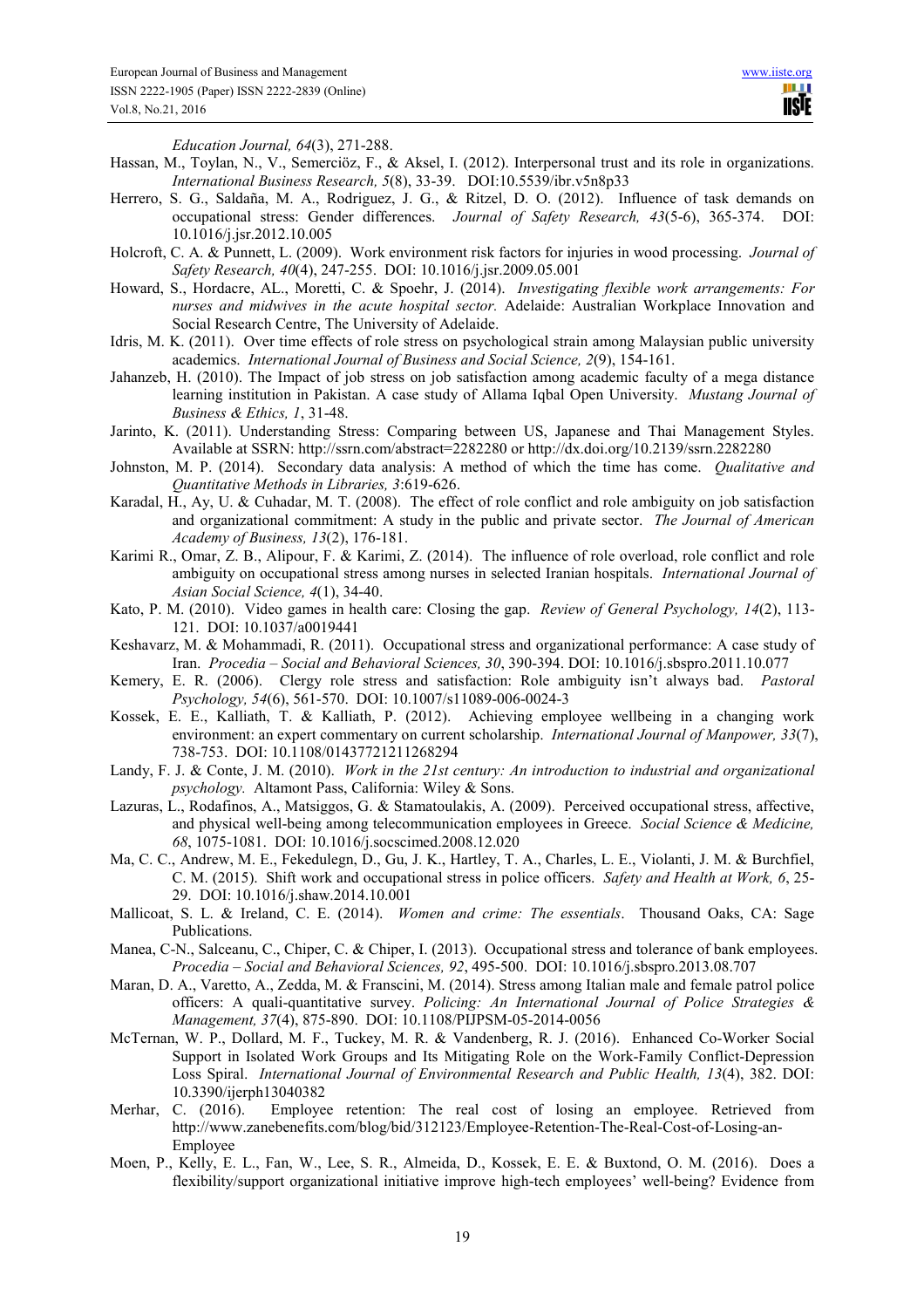the work, family, and health network. *American Sociological Review, 81*(1), 134-164. DOI: 10.1177/0003122415622391

- Naidoo, K., Botha, C. J. & Bisschoff, C. A. (2013). Causes of Stress in Public Schools and its Impact on Work Performance of Educators. *Journal of Social Science, 34*(2), 177-190.
- Naqvi, S. M. H., Khan, M. A., Kant, A. Q. & Khan, S. N. (2013). Job Stress and Employees' Productivity: Case of Azad Kashmir Public Health Sector. *Interdisciplinary Journal of Contemporary Research in Business, 5*(3), 525-542. Available at http://journal-archieves34.webs.com
- Olusegun, A. J., Oluwasayo, A. J. & Olawoyim, O. (2014). An overview of the effects of job stress on employees performance in Nigeria tertiary hospitals. *Ekonomika, 60*(4), 139-153. Available at SSRN: http://ssrn.com/abstract=2561076
- Patricia, O. (2015). Improving interpersonal relationship in workplaces. *IOSR Journal of Research and Method in Education, 5*(6), 115-125. DOI: 10.9790/7388-0562115125
- Patterson, G. T., Chung, I. W. & Swan, P. G. (2013). *Effects of stress management training on physiological, psychological and behavioral outcomes among police officers and recruits.* No. 8 of Crime Prevention Research Review. Washington, D.C.: U.S. Department of Justice, Office of Community Oriented Policing Services.
- Pidgeon, A. M., Rowe, N. F., Stapleton, P., Magyar, H. B. & Lo, B. C. Y. (2014). Examining Characteristics of Resilience among University Students: An International Study. *Open Journal of Social Sciences, 2*, 14-22. DOI: 10.4236/jss.2014.211003
- Pikaar, E. (2015). *Finding alternative ways to measure mental workload while driving* (Master's thesis, Leiden University, Leiden, Netherlands). Retrieved from https://openaccess.leidenuniv.nl/bitstream
- Popli, R. & Popli, G. S. (2014). An Empirical Study on the Impact of Emotional Dissonance and Quality of Work Life on Organizational Development in the Service Sector of India. Available at SSRN: http://ssrn.com/abstract=2487820 or DOI: 10.2139/ssrn.2487820.
- Rahman, R. R., Aman, O., Adnan, H., Ahmad, M. A. & Darus, N. M. (2014). Factors of relationship between occupational stress, developing training needs and performance enhancement of SMEs' employees in Melaka. *International Journal of Economics, Finance and Management, 3*(4), 183-196. Available at http://www.ejournalofbusiness.org
- Rickard, G., Lenthall, S., Dollard, M., Opie, T., Knight, S., Dunn, S., Wakerman, J., MacLeod, M., Seiler, J. & Brewster-Webb, D. (2012). Organizational intervention to reduce occupational stress and turnover in hospital nurses in the Northern Territory, Australia. *Collegian, 19*, 211-221. DOI: 10.1016/j.colegn.2012.07.001
- Roberts, R., Grubb, P. L. & Grosch, J. W. (2012). Alleviating job stress in Nurses. NIOSH: Workplace Safety and Health. Medscape and NIOSH. Retrieved from http://www.medscape.com/viewarticle/765974
- Rozman, L., Jost-Leser, V., Trunk-Sirca, N., Dermol, V. & Skrbinjek, V. (2014, 25-27 June). *Assessing student workload – tough nut to crack.* Paper presented at Human Capital without Borders: Knowledge and Learning for Quality of Life. Portoroz, Slovenia.
- Sarid, O., Berger, R. & Segal-EngelChin, D. (2010). The impact of cognitive behavioral interventions on SOC, perceived stress and mood states of nurses. *Procedia - Social and Behavioral Sciences, 2*(2), 2010, 928–932. DOI:10.1016/j.sbspro.2010.03.128
- Schulze, S. & Steyn, T. (2007). Stressors in the professional lives of South African secondary school educators. *South African Journal of Education, 27*, 691–707.
- Semerciöz, F., Hassan, M., & Aldemýr, Z. (2011). An empirical study on the role of interpersonal and institutional trust in organizational innovativeness. *International Business Research, 4*(2), 1-12. doi:10.5539/ibr.v4n2p125
- Semel Institute for Neuroscience and Human Behavior (2013). How do you cope? Available from https://www.semel.ucla.edu/dual-diagnosis-program/News\_and\_Resources/How\_Do\_You\_Cope
- Sharma, S. (2015). Occupational stress in the armed forces: An Indian army perspective. *IIMB Management Review, 27*, 185-195. DOI: 10.1016/j.iimb.2015.06.002
- Shukla, S. & Sinha, A. (2013). Employee Turnover in banking sector: Empirical evidence. *IOSR Journal Of Humanities And Social Science, 11*(5), 57-61.
- Stanyar, K. R. (2012). *Quantitative workload, physical activity, and quality of sleep: An investigation of nurses working the night shift and 10 hour or longer shifts* (Master's thesis, Clemson, University, Clemson, South Carolina, USA). Retrieved from http://tigerprints.clemson.edu/cgi/viewcontent.cgi?article=2310&context=all\_theses
- Stoetzer, U. (2010). *Interpersonal relationships at work: Organization, working conditions and health.* Unpublished Doctoral Thesis, Department of Public Health Science Karolinska Institutet, Sweden. Retrieved from http://diss.kib.ki.se/2010/978-91-7409-793-1/thesis.pdf
- Stouten, J., Baillien, E., Broeck, A. V., Camps, J., Witte, H. D., & Euwema, M. (2011).